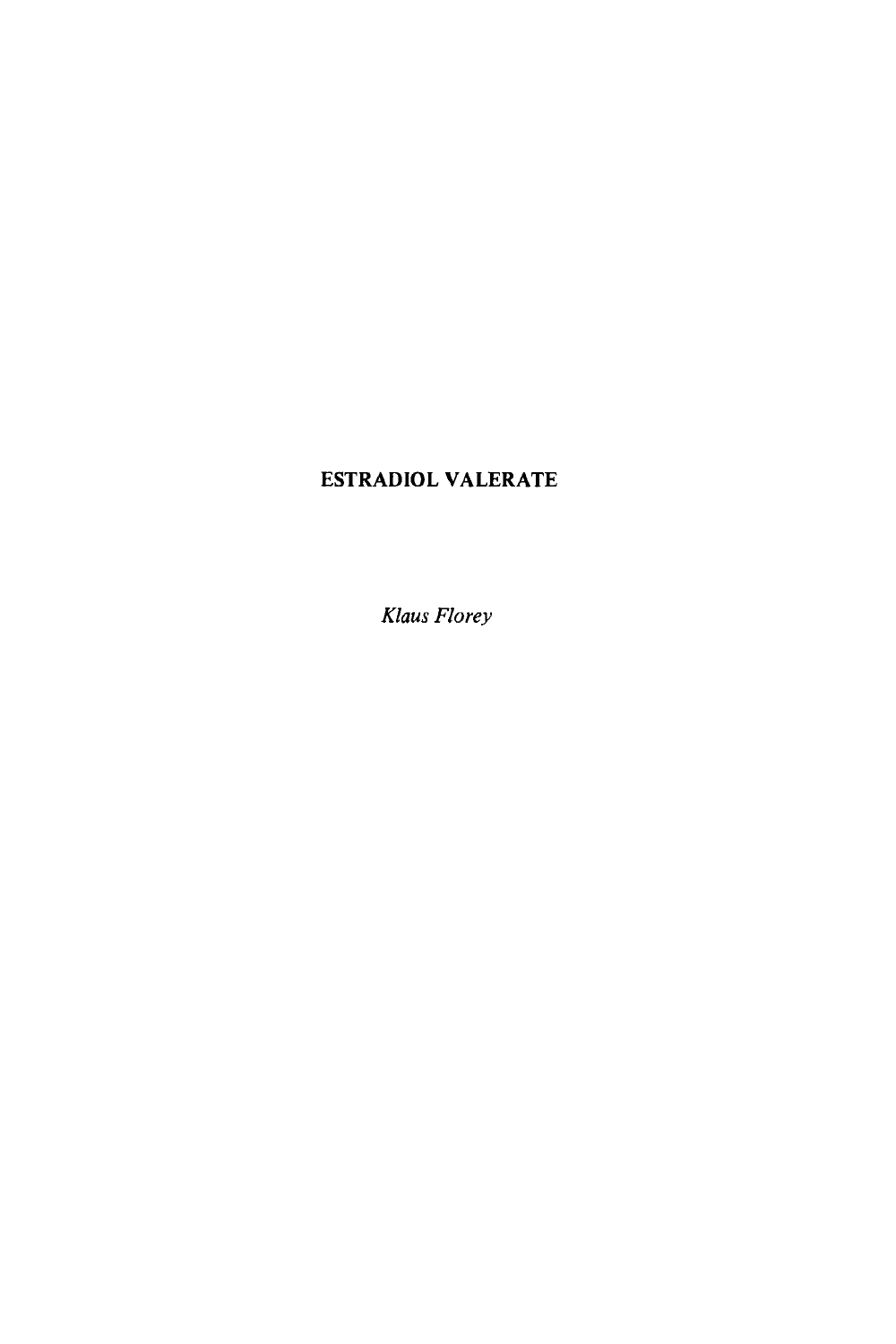### **CONTENTS**

- 1. Description
	- 1.1 Name, Formula, Molecular Weight
	- 1.2 Appearance, Color, odor
- 2. Physical Properties<br>2.1 Infrared Spect
	- 2.1 Infrared Spectrum
	- 2.2 Nuclear Magnetic Resonance Spectrum
	- 2.3 Ultraviolet Spectrum
	- 2.4 Mass Spectrum
	- 2.5 Rotation
	- 2.6 Melting Range
	- 2.7 Solubility
	- 2.8 Crystal Properties
- 3. Synthesis
- **4.** Stability Degradation
- 5. Drug Metabolic Products
- *6.* Methods of Analysis
	- 6.1 Elemental Analysis
	- 6.2 Spectrophotometric Analysis
	- 6.3 Spectrofluorometric Analysis
	- 6.4 Colorimetric Analysis
	- 6.5 Chromatographic Analysis
		- 6.51 Paper
		- 6.52 Thin-Layer
		- 6.53 Gas Liquid
- 7. Identification and Determination in Body Fluids and Tissues
- 8. References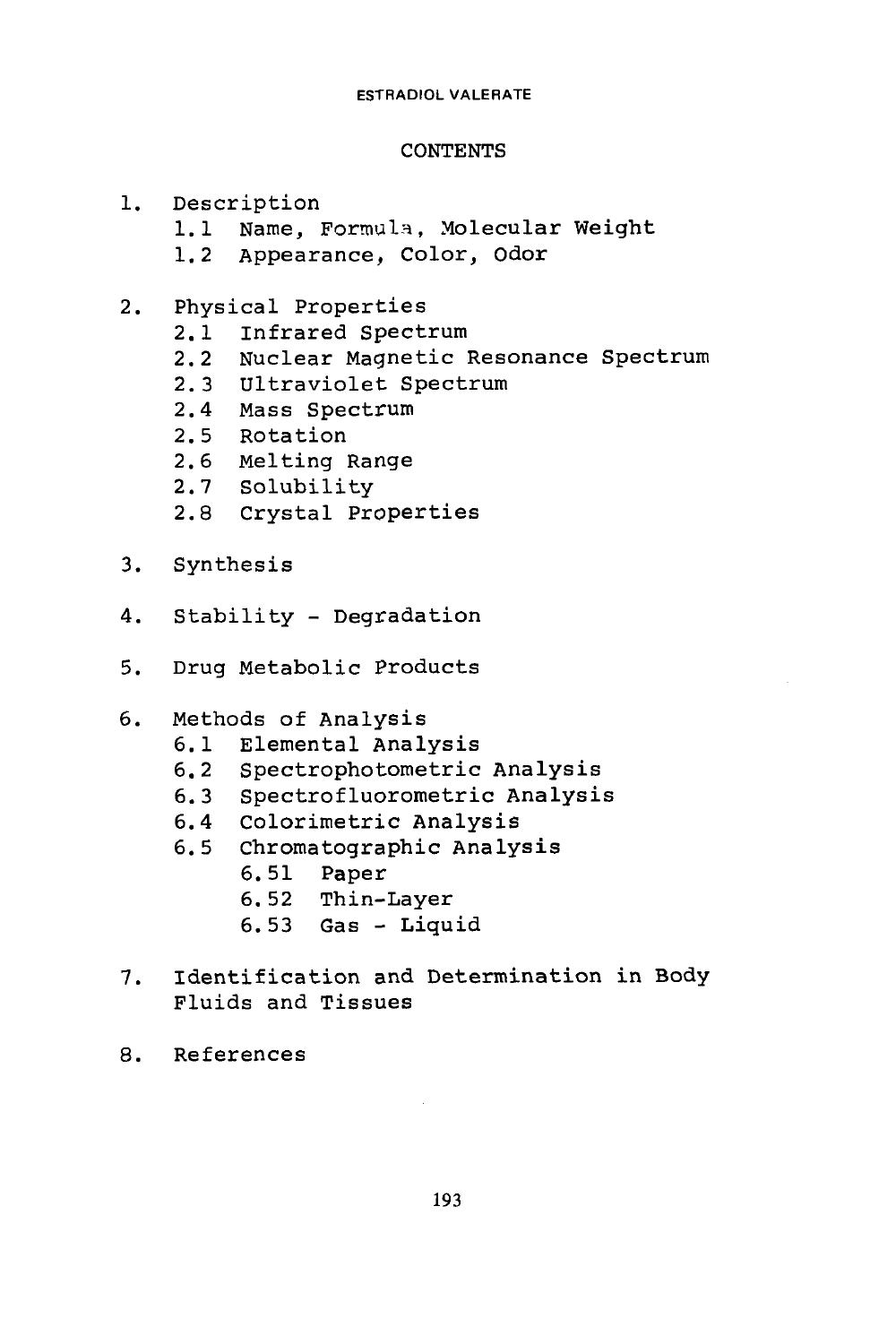### 1. Description 1.1 Name, Formula, Molecular Weight Estradiol Valerate is estra-l,3,5 (10) **triene-3,17p-diol-17-valerate** (pentanoate).



 $C_{23}H_{32}O_3$  Mol. Wt. 356.51

1.2 Appearance, Color,Odor White, odorless, crystalline powder.

2. Physical Properties

2.1 Infrared Spectrum

The infrared spectrum of estradiol valerate<sup>l</sup> is presented in Figure 1.

# 2.2 Nuclear Magnetic Resonance Spectrum The NMR spectrum is presented in

Figure 2. It was obtained on a 60 **MHz**  spectrometer in deuterochloroform containing tetramethylsilane as an internal reference tetramethylsilane as an internal reference,<br>The following proton assignments were made :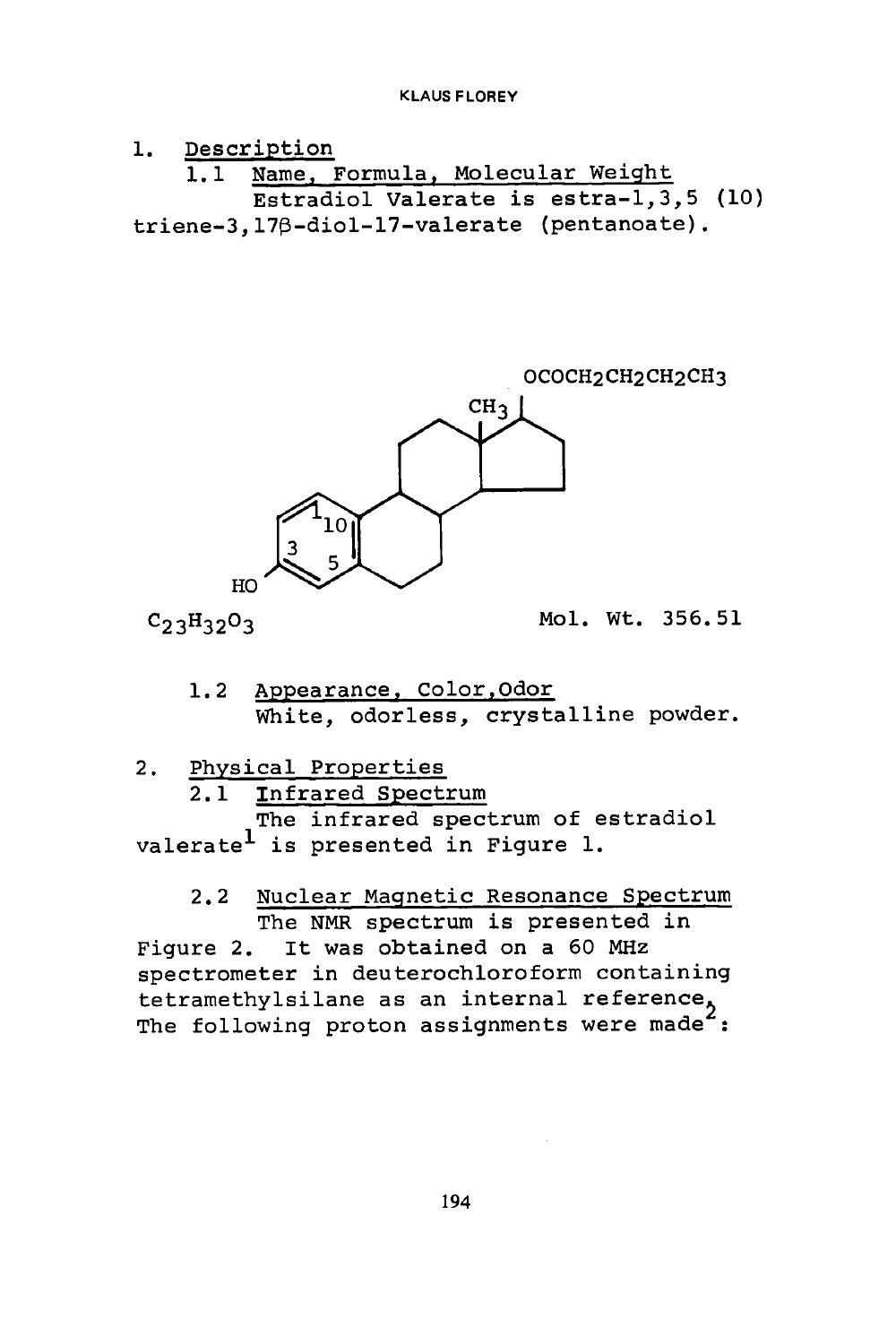|     | Protons at            | Chemical Shift<br>τ | Coupling Constants<br>$T$ (in Hz)      |  |
|-----|-----------------------|---------------------|----------------------------------------|--|
|     | $C-1H$                | $2.86$ (doublet)    | $1H, 2H = 9$                           |  |
|     | $C-2H$                | 3.38 (quartet)      | $1H$ , $2H = 9$ ; $2H$ , $4H = 2.5$    |  |
|     | $C-4H$                | 3.43 (multiplet)    | $2H, 4H = 2.5; 4H, 6H = 1$             |  |
| 195 | $C-18H$               | $9.19$ (singlet)    |                                        |  |
|     | $C-17\alpha H$        | $5.25$ (triplet)    | ESTRADIOL VALERATE<br>$16H, 17H = 7.5$ |  |
|     | $\texttt{ester-CH}_3$ | $9.09$ (triplet)    | 6.5                                    |  |
|     | phenolic-OH           | 4.94 (singlet)      | Concentration<br>dependent             |  |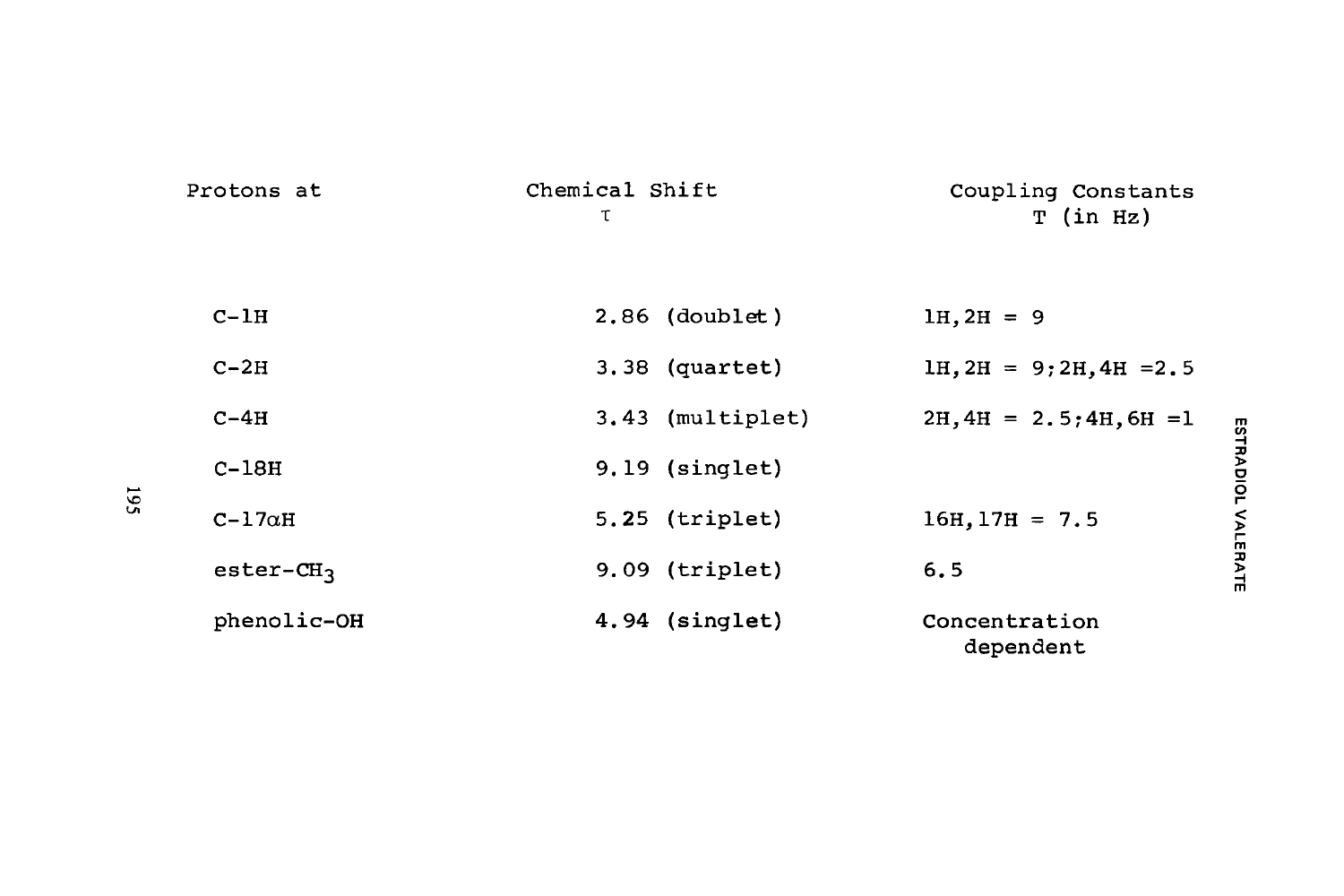

**Figure 1. Infrared Spectrum of Estradiol Valerate in Mineral Mull. Instrument: Perkin-Elmer 621.**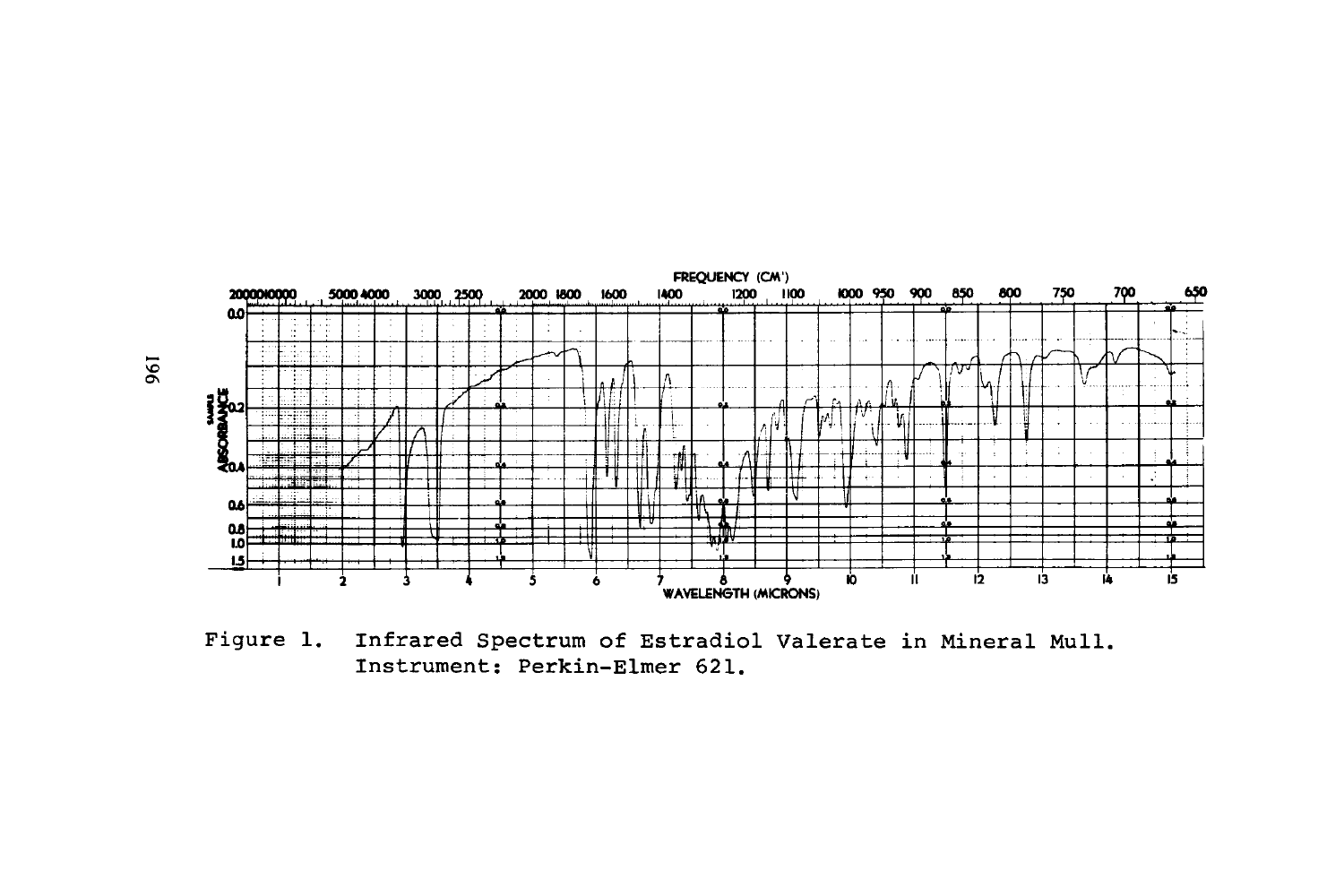

Figure 2. **NMR** Spectrum of Estradiol Valerate in Deuterated Chloroform. Perkin-Elmer **R-12B.**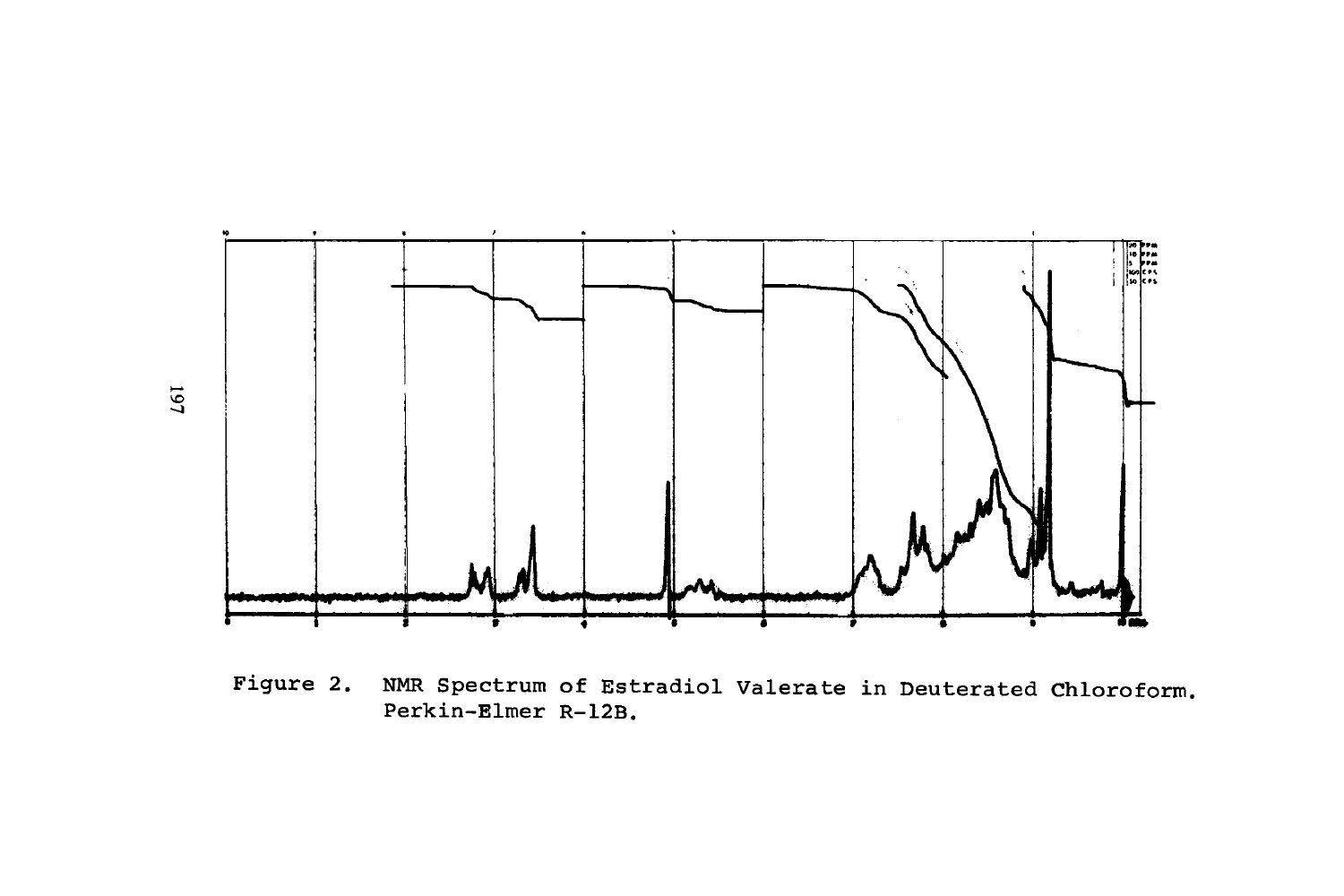2.3 Utraviolet Spectrum  
\n
$$
\lambda_{\text{max}}
$$
 281 nm  $E_{1\text{cm}}^{1\%}$  61<sup>3</sup>  
\n $\lambda$  max 281 nm; = 2090<sup>6</sup>  
\n $\lambda$  max 287 nm; = 1800 (small peak)<sup>6</sup>

2.4 Mass Spectrum

The low resolution mass spectrum, shown in Figure **3,** was obtained on an **AEI** MS-902 spectrometer equipped with a frequency modulated<br>analog recorder<sup>2</sup>.

It demonstrates the expected  $M^+$  of m/e **356.** There is also the M+ of an acid homolog at m/e 370 present as a minor component. The high mass fragment ion at m/e 271 occurs by the cleavage of the acyl portion of the ester at the **C-17** position. There is complement fragment ion at m/e **85** that represents the other portion of the molecule. The ions at m/e **253-255**  represent the cleavage of the entire C-17 moiety. Because it is an aromatic steroid, there are a series of strong fragment ions with the progressive **loss** of first D-ring carbons, then C-ring carbons and finally B-ring carbons, The m/e 107 ion contains the A-ring and the C-6 carbon. Phenols can also eliminate the oxygen by explusion of CO or HCO. Thus a second series of progressive **loss** of carbons can occur but does not produce as many ions. The assignment of some of the diagnostic ions is depicted below.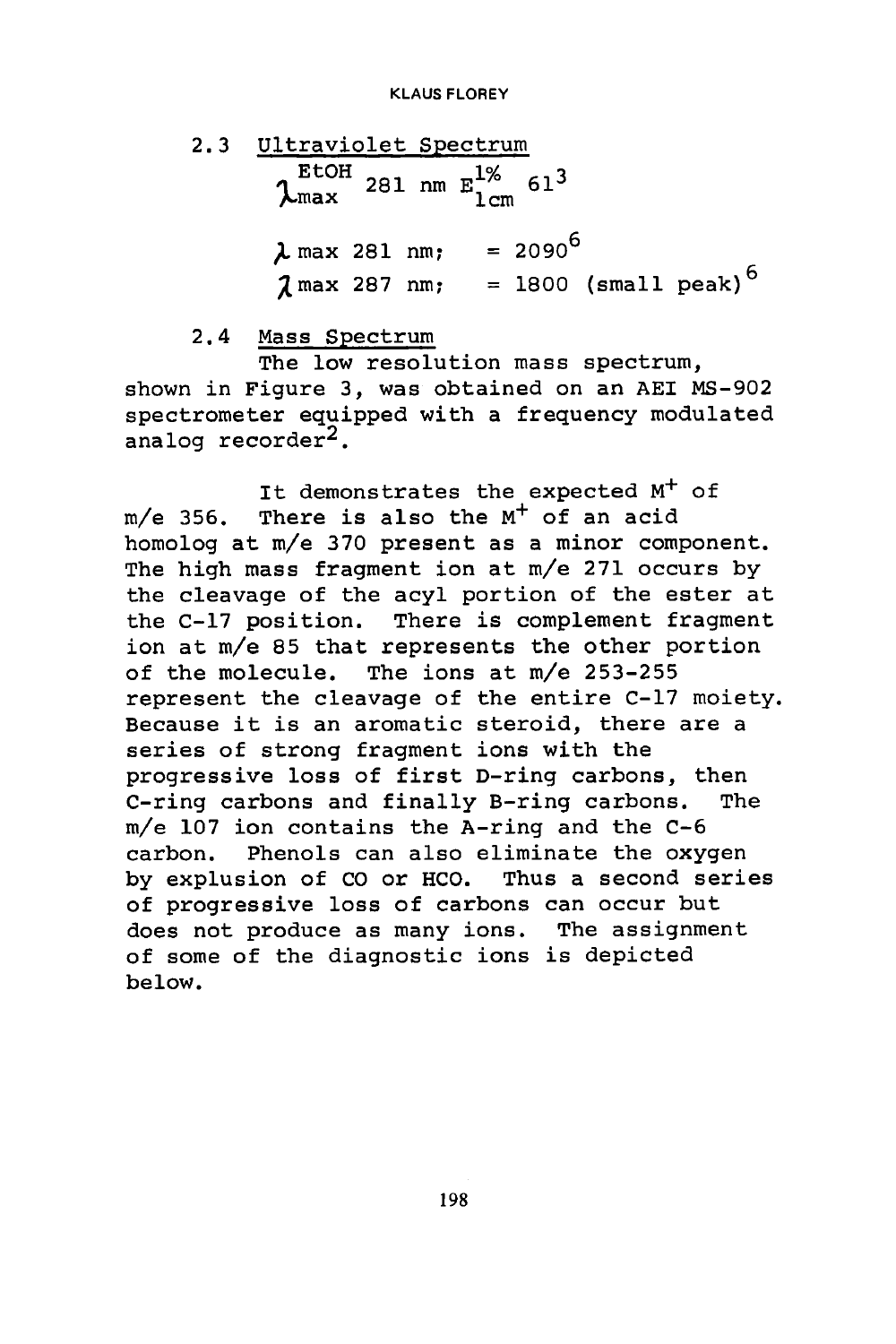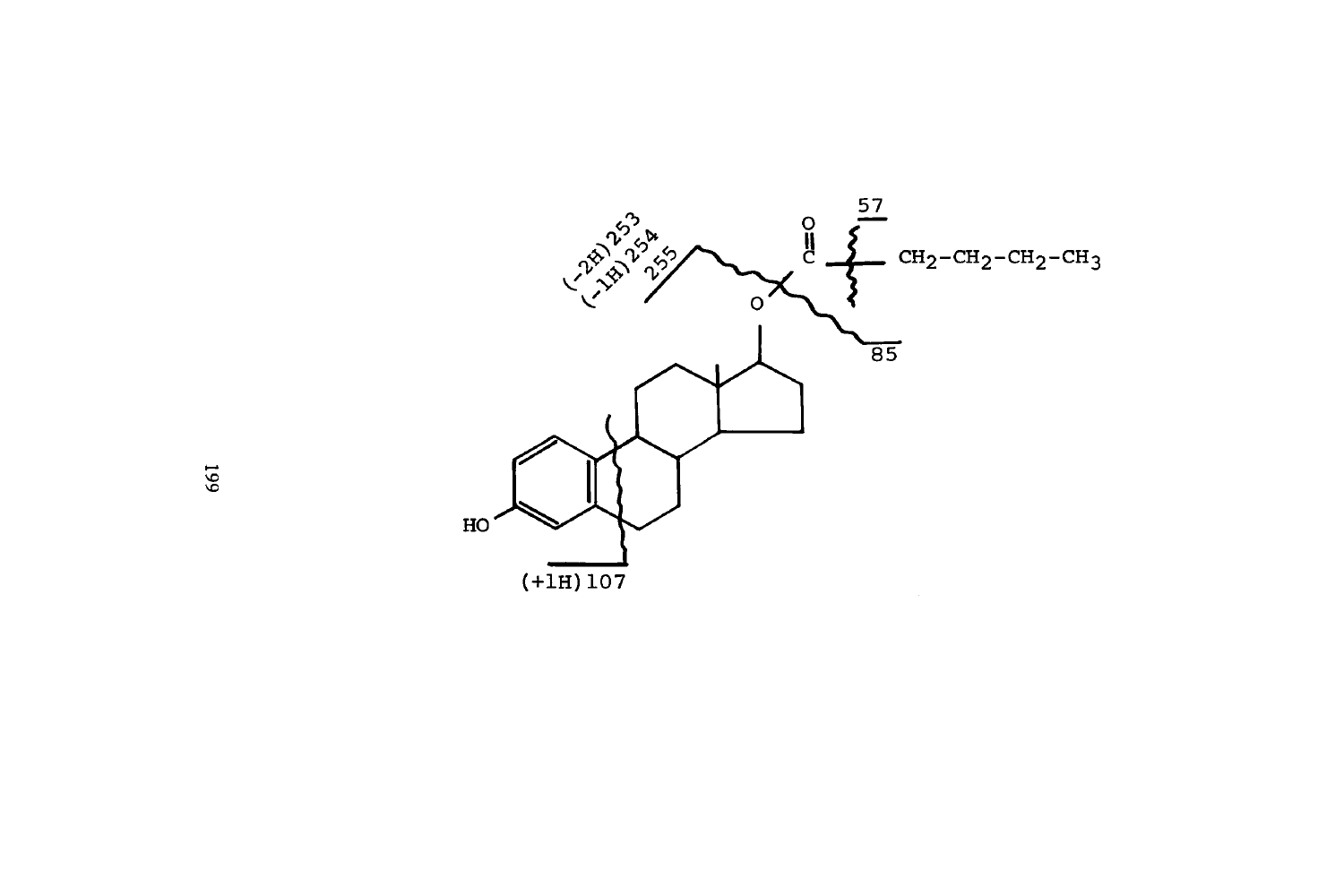

Figure **3.** Low Resolution **Mass** Spectra of Estradiol Valerate. Instrument: **AE1-902.** 

*0*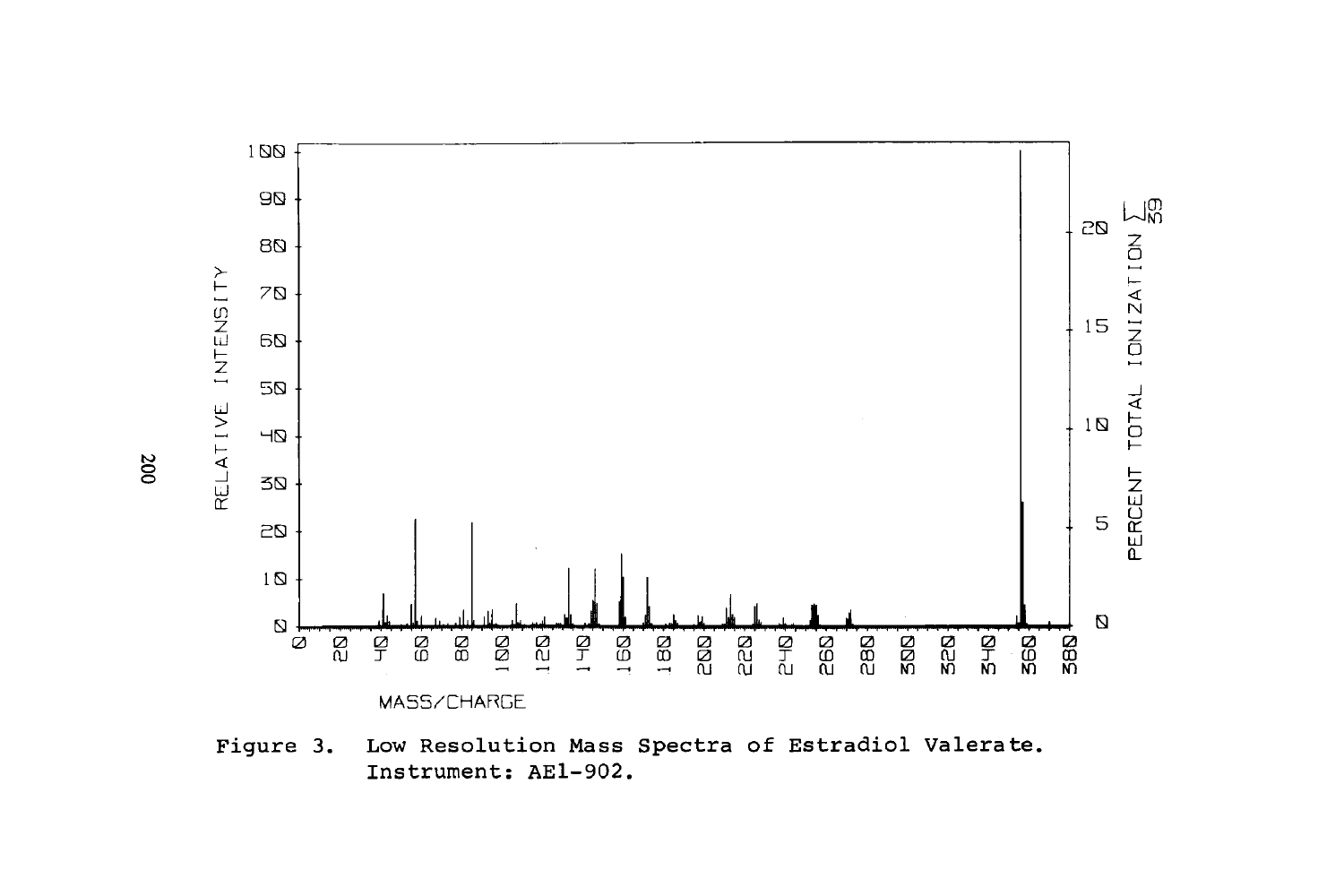2.5 Rotation  

$$
\sqrt{\alpha} \cdot \frac{1}{n} + 44^{\circ}
$$
 (dioxane)<sup>3</sup>

2.6 Melting Ranqe

Like many steroids, Estradiol Valerate does not melt sharply. The following melting range temperatures (<sup>O</sup>C) were reported:<br>144-145<sup>4</sup> (from methanol-water)

 $150^5$ 146-148<sup>6</sup>  $147^{7}$ 142-1442

The thermomicroscopic<sup>6</sup> and fusion properties<sup>5</sup> of estradiol valerate have also been described.

2.7 Solubility

Practically insoluble in water; soluble in caster oil, in methanol, in benzylbenzoate and in dioxane; sparingly soluble in sesame oil and in peanut oil<sup>8</sup>.

2.8 Crystal Properties

No polymorphism was found7. Isomorphic mixed crystals were formed with estradiol<br>propionate<sup>5</sup>.

The powder X-ray diffraction pattern is presented in Table **1'.**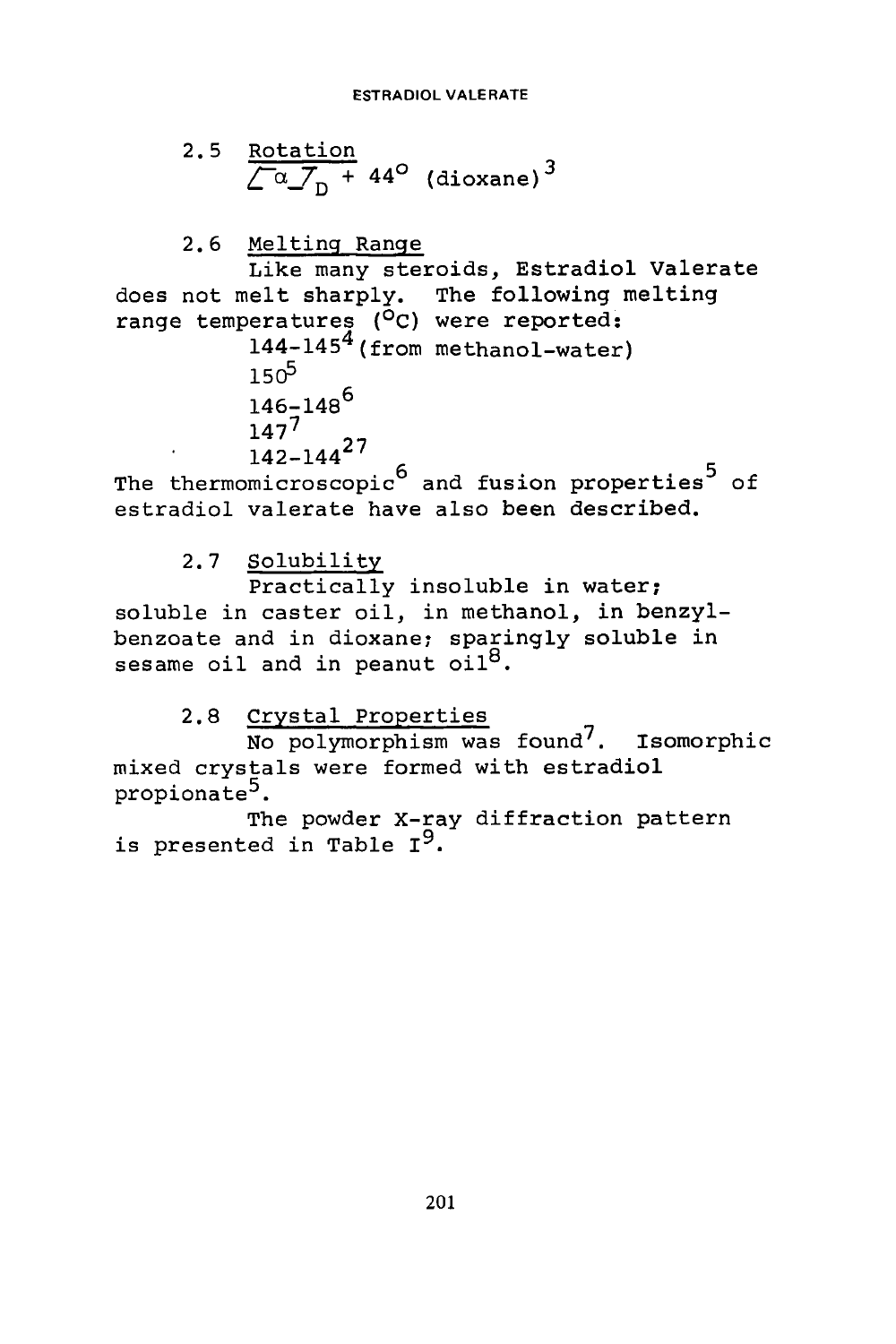### Table I Powder X-ray Diffraction Pattern of Estradiol Valerate

| o*<br>d(A) | $+ +$<br>$I/I_1$ |      |      |
|------------|------------------|------|------|
| 11.5       | 0.06             | 3.50 | 0.19 |
| 10.0       | 0.60             | 3.31 | 0.34 |
| 6.95       | 0, 21            | 3.22 | 0.08 |
| 6.21       | 0.24             | 3.14 | 0.07 |
| 5.97       | 0.51             | 3.02 | 0.09 |
| 4.98       | 1.00             | 2.96 | 0.08 |
| 4.68       | 0.46             | 2,32 | 0.05 |
| 4,12       | 0.34             |      |      |
| 3,96       | 0.32             |      |      |
| 3.83       | 0.13             |      |      |
|            |                  |      |      |

 $*d =$  interplanar distance  $\frac{n\lambda}{\lambda}$ 2 sin@

 $\lambda = 1.539$ A; Radiation: Ka<sub>l</sub> and Ka<sub>l</sub> Copper

\*\*

Relative intensity based on highest intensity of 1.00

### 3. Synthesis

described by Miescher and Scholz<sup>4</sup> by methanlysis of estradiol 3,17-divalerate. The synthesis of estradiol valerate was first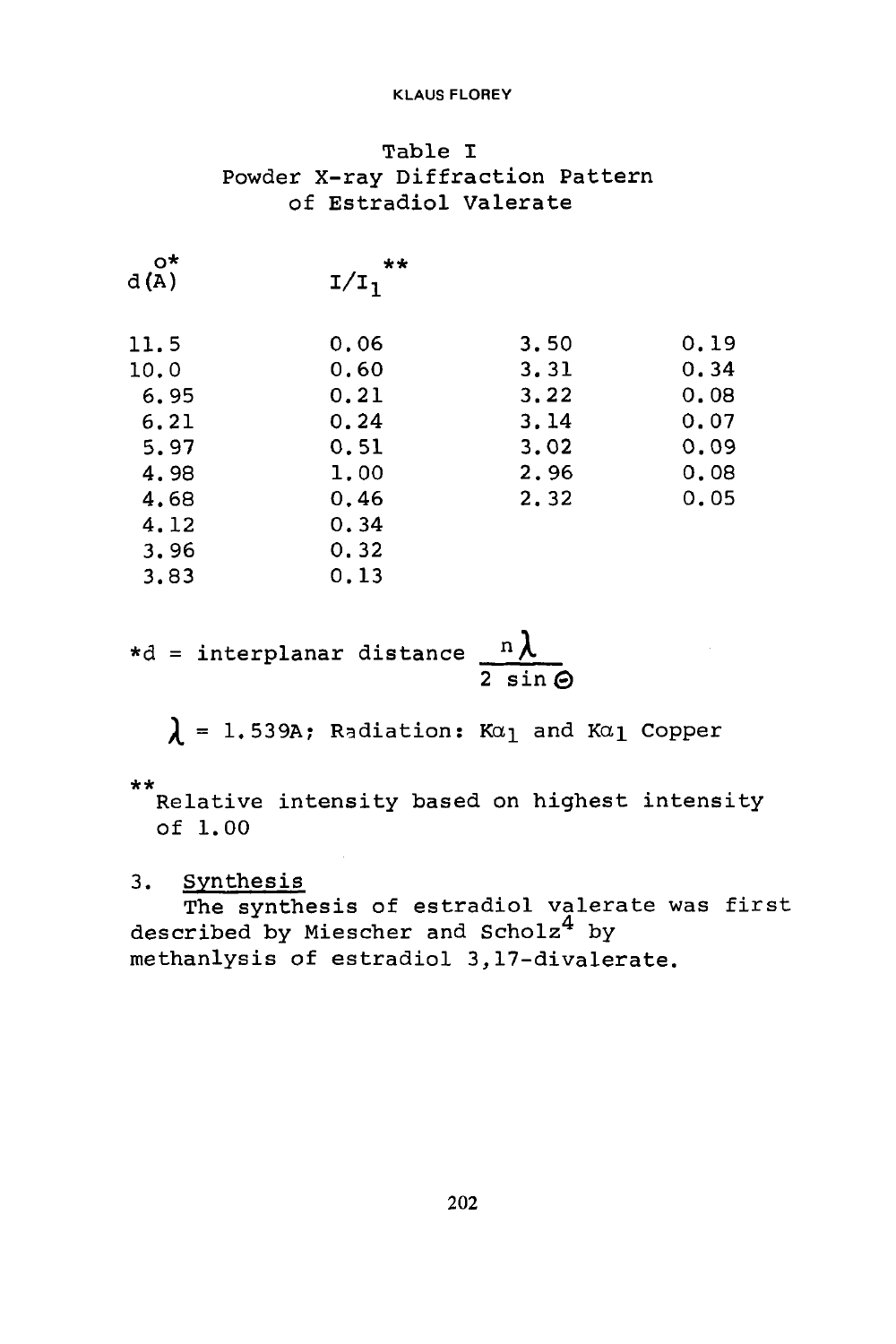![](_page_11_Figure_0.jpeg)

Alternatively the 3-benzoate has been removed selectively with sodium borohydride<sup>27</sup>.

**4. Stability** - **Degradation** 

**certain conditions, particularily alkaline, saponification to valeric acid and estradiol can occur. Estradiol Valerate is very stable as a solid. In solution under**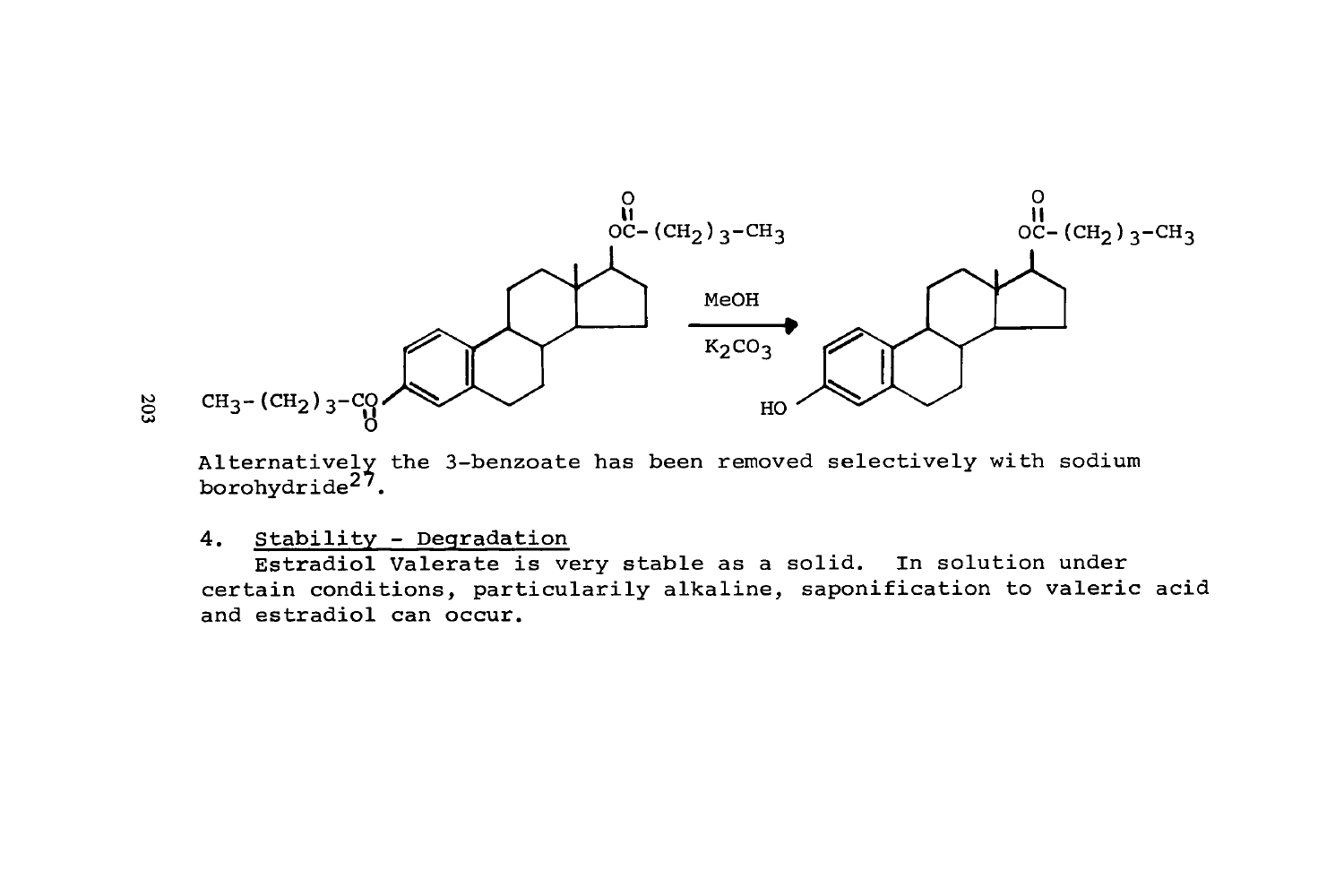5. Druq Metabolic Products

levels was noted after administration of estradiol valerate to ovarectomized <sup>10</sup> and postmenopausal<sup>II</sup> women. No metabolites have been identified so far, although estradiol valerate most likely follows the pathway of estradiol metabolism. An increase in blood and urine estrogen

6. Methods of Analysis

| Elemental Analysis |         |              |  |
|--------------------|---------|--------------|--|
|                    | % Calc. | % Found $^4$ |  |
| с                  | 77.49   | 77.54:77.42  |  |
| н                  | 9.05    | 9.00; 9.20   |  |
|                    | 13.46   |              |  |
|                    |         |              |  |

### 6.2 Spectrophotometric Analysis

The **U.V.** absorption at 282 nm can be used to determine estradiol valerate in sesame oil after extraction with 80% methanol, however, with an accuracy of not better than  $\pm$  10% because of interference from the  $oil<sup>15</sup>$ . In the compendia1 assay the absorbance of an alkaline assay solution at 300 nm is determined against an acidic assay preparation<sup>8</sup>.

## *6.3* Spectroflurometric Analysis

A quantitative fluorometric method for determination of estradiol valerate in oil has been described<sup>16</sup>. After column clean up the steroid concentration in ethanol is determined in a spectrofluorometer (Excitation wave length: 285 nm: Fluorescence maximum ca. 328 nm).

## 6.4 Colorimetric Analysis

Estradiol valerate responds to colorimetric tests used for estrogens such as the phenol reagent (Folin-Ciocalteau reagent,phosphomolybdic phosphotungstic acid) \*, iron-phenol **solu**tion<sup>17</sup>and the Ittrich modification of the Kober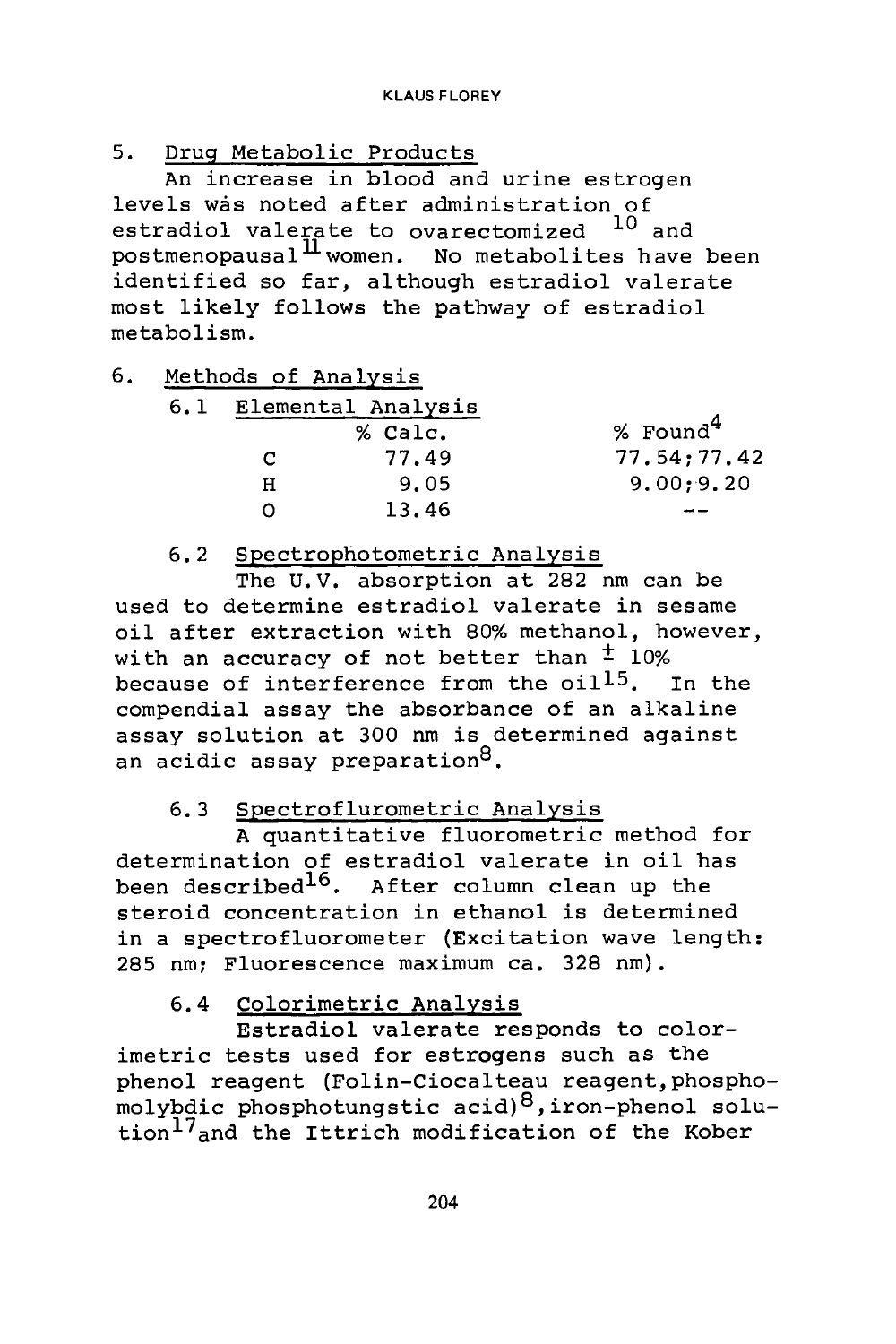reaction (see section 7).

- 6.5 Chromatographic Analysis
	- 6.51 Paper

The quantitative determination of estradiol valerate by paper chromatography has been described<sup>18</sup>. After spotting the paper strip strips were impregnated with 20% diethylene glycol **monoethylether(Carbitol)**  in chloroform and developed for **3** hours with methylcyclohexane saturated with diethylene glycol monoethyl ether. The steroid is located on a guidestrip by spraying with Folin-Ciocalteau reagent, eluted with ethanol and quantitated fluorometrically. (Activation wave length at 280 nm, fluorescence at 310 nm). In this system estradiol stays at the origin.

6.52 Thin-Layer

<sup>2</sup> <sup>Thin-layer chromatographic systems have been tabulated<br><sup>5</sup> **in Table II.** Table II</sup>

| Absorbant          | Solvent System                                                                     | <u>Ref.</u> | <u>Ref.</u> |
|--------------------|------------------------------------------------------------------------------------|-------------|-------------|
| Magnesium silicate | Benzene-ethanol (9:1)                                                              | 0.52        | 19          |
| Magnesium silicate | Chloroform                                                                         | 0.62        | -19         |
| Silica gel G       | Stationery phase: mineral oil )<br>Mobile phase: 50% acetic acid J                 | 0.64        | -20         |
| Silica gel G       | Stationery phase: propylene qlycol<br>Mobile phase: cyclohexane-pet. ether $(1:1)$ | 0.60        | 22          |
| Silica gel G       | Stationery phase: tetraethylene glycol?<br>Mobile phase: xylene                    |             | 24          |

Detection systems. Phosphoric acid (1:5) spray (green color); conc. sulfuric acid, p-toluenesulfonic acid.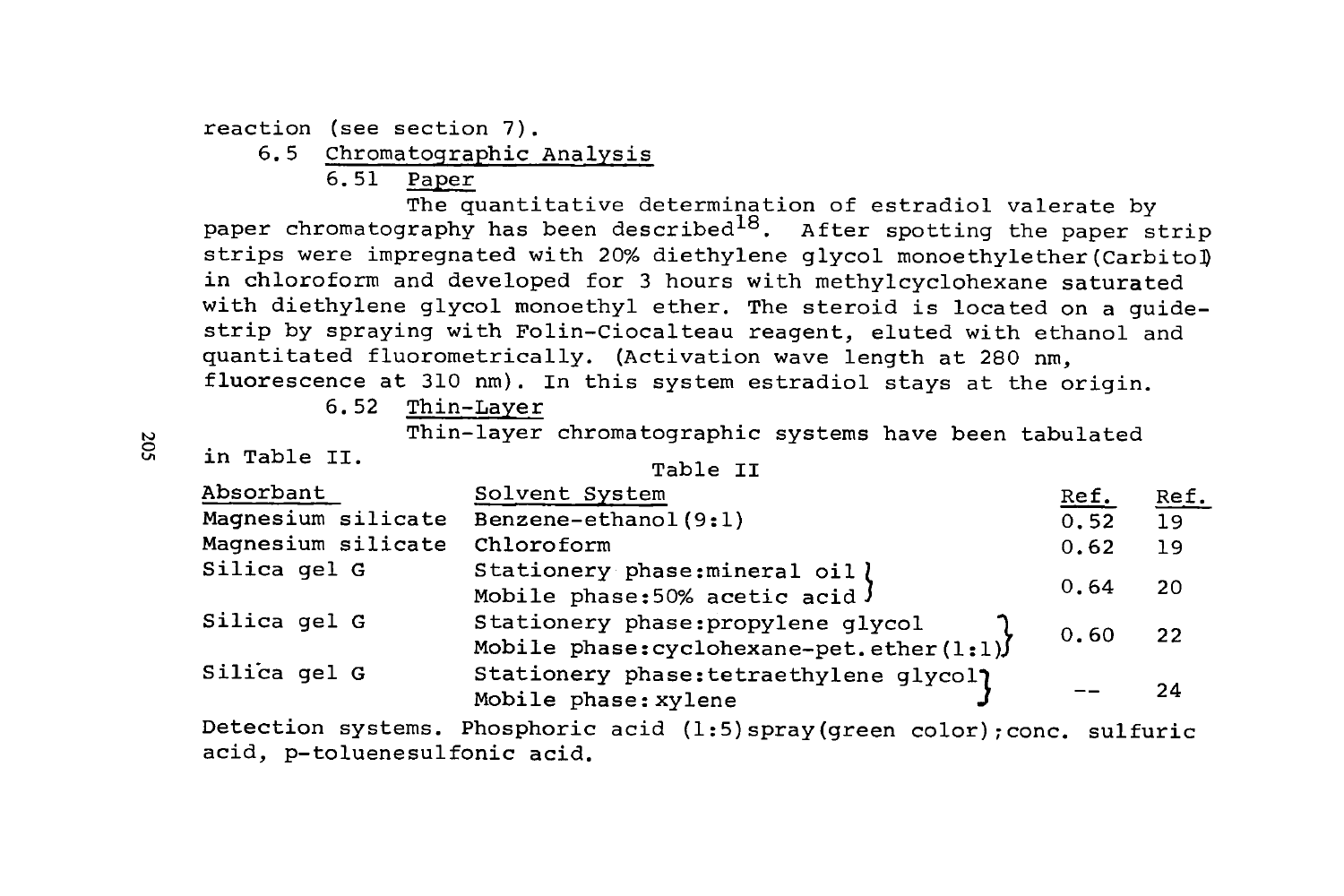Quantitative determination in pharmaceutical ethylene glycol-xylene system<sup>24</sup> separates estradiol valerate from estradiol and is the basis for a compendia1 limit test for free estradiol. preparation has been described $23$ . The tetra-

### 6.53 Gas-Liquid

Estradiol valerate can be determined quantitatively by gas chromatography using a 3% OV-17 on 80-100 mesh Varaport 30 asing a 3% OV-17 On 80-100 mesh varapores<br>column at a column temperature of 260<sup>025</sup>.<br>Alternately a 3% JXR (methylsilicone polymer)on silanized 100-200 mesh Gas Chrom P column at a column temperature of  $230^\circ$  can be used for the tetramethylsilyl derivate26.

## 7. Identification and Determination in Body Fluids and Tissues.

A method12 has been developed to determine extremely **low** concentration of total estrogens in bovine tissues, making use of a shortened version of the extraction procedure of Goldzieher $^{13}$ , followed by fluorometric read out using the Ittrich<sup>14</sup> modification of the Kober reaction.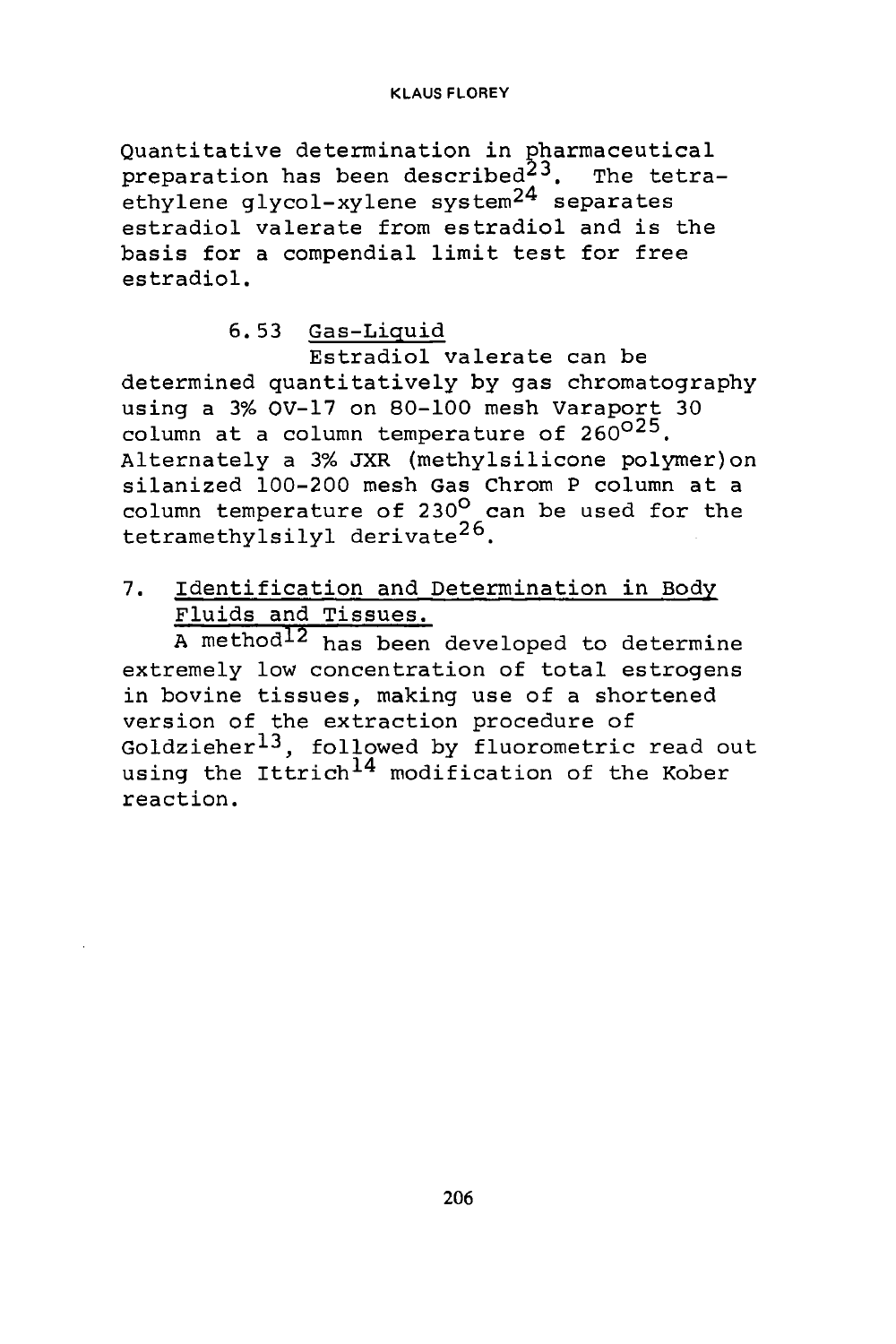### 8. References

- 1. B. Toeplitz, The Squibb Institute, Personal Communication.
- 2. A. I. Cohen, The Squibb Institute, Personal Communication.
- 3. N. H. Coy and C. M. Fairchild, The Squibb Institute, Personal Communication.
- 4. K. Miescher and C. Scholz, Helv. Chim.Acta 20,1237(1937): U.S.Patent, 2,233,035 (1941).
- 5. J. P. Crisler, N. F. Witt and M. H. Crisler, Microchimica Acta 1962,317.
- 6. M. Kuhnert-Brandstatter, E. Junger and A. Kofler, Microchem. J. 9,105 (1965).
- 7. M. Brandstatter-Kuhnert and E. Junger, Microchimica Acta 1964,238.
- 8. U.S.P. XVIII
- 9. Q. Ochs, The Squibb Institute, Personal Communication.
- 10. G. Ittrich and P. Potts, Abhandl. Deut. Akad. Wiss, Berlin, K1.Med. 1965,56; C.A. 64,11501 *4.* (1966).
- **11.**  R. Kaiser, Symp. Deut. Ger. Endokrinol.<br><u>8</u>,227(1962); C.A. 65,7565h(1966).
- 12. H. Kadin, The Squibb Institute, Personal Communication.
- 13. J. W. Goldzieher, R. A. Baker and E.C. Riha, J. Clin. Endocr. 2l,62 (1961).
- 14. G. Ittrich, Acta Endocr. 35,34 (1960).
- 15. N. H. Coy and C. M. Fairchild, The Squibb Institute, Personal Communication.
- 16. Th. James, Journal of the AOAC 54,1192 (1971) : ibid. 56,86 (1973).
- 17. British Pharmacopoeia 1973 p. 330.
- 18. H. R. Roberts and M. R. Siino, J. Pharm.Sci. - 52,370 (1963).
- 19.
- 20. <u>92</u>,370(1963).<br>V. Schwarz, Pharmazie <u>18</u>,122(1963).<br>D. Sonanini and J. Anker, Pharm. Act<br>4<u>2</u>,54(1967). D. Sonanini and J. Anker, Pharm. Acta. Helv.<br>42,54(1967).